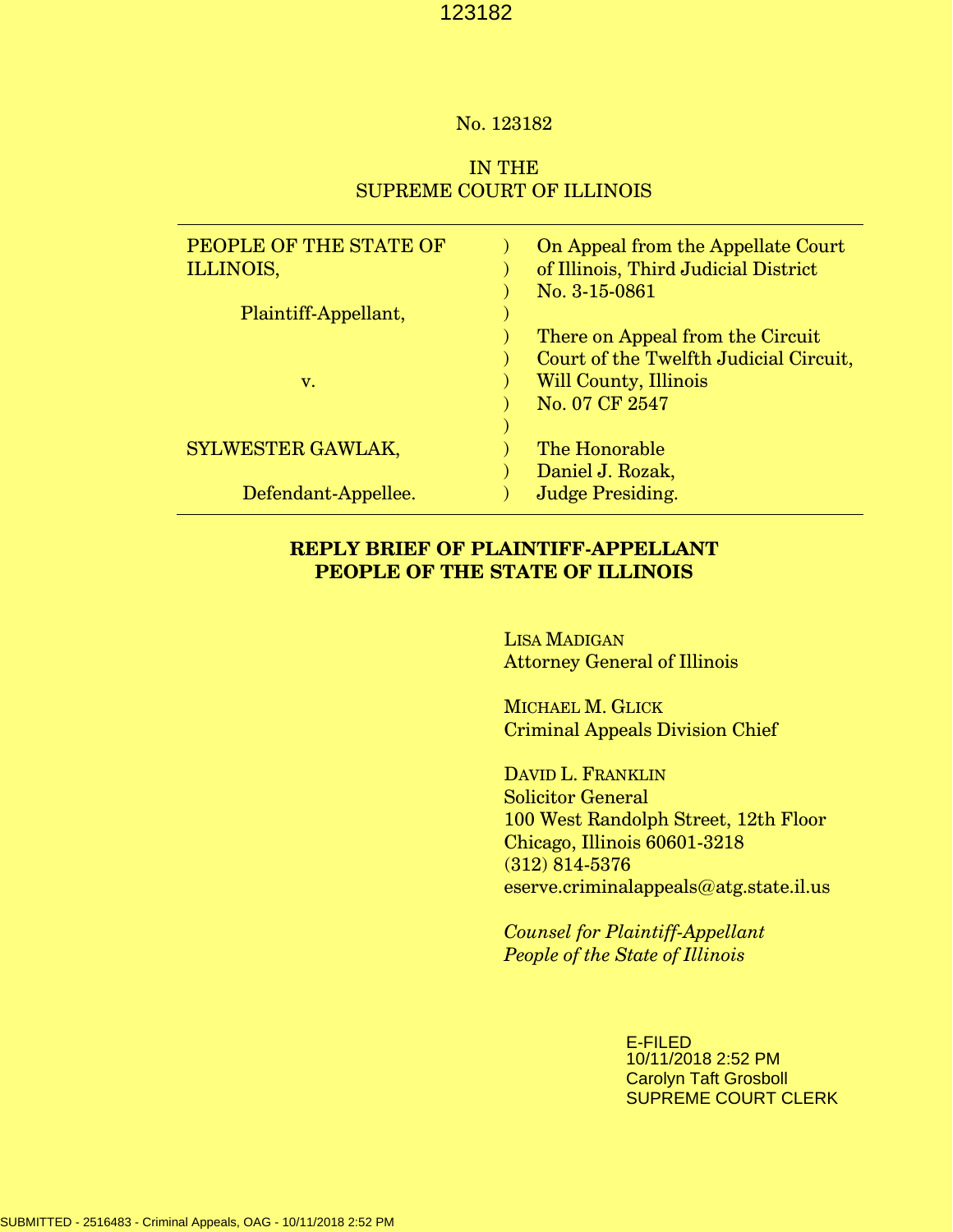#### **ARGUMENT**

At the heart of this appeal is a simple and well-established principle: the State is entitled to place reasonable regulations on the way in which parties may exercise their courtroom rights, including rights that are constitutionally guaranteed. When a party fails to comply with such a regulation, that doesn't mean the underlying right has been denied; it just means the relevant procedural rule was not observed.

That is what happened here. Rule  $13(c)(6)$ , like other rules governing appearances, is a presumptively valid regulation of one way in which a party may seek to assert the right to be represented by retained counsel. If defense counsel Joel Brodsky wished to limit the scope of his representation to particular aspects of defendant's DNA testing motion, then he failed to comply with the requirements of Rule  $13(c)(6)$ , which are designed to specify that scope, and his motion was appropriately denied. If Brodsky meant to enter a general appearance, as defendant now claims, Def. Br. 26, then he simply used the wrong procedural vehicle to do so, and again his motion was appropriately denied. Either way, a holding that this sequence of events amounted to a constitutional violation would call into question a whole range of unremarkable procedural regulations, from rules governing notices of appeal to those governing procedural default.

Instead of minimizing these radical implications of his argument, defendant embraces them. He argues that "the State's construction of Rule 13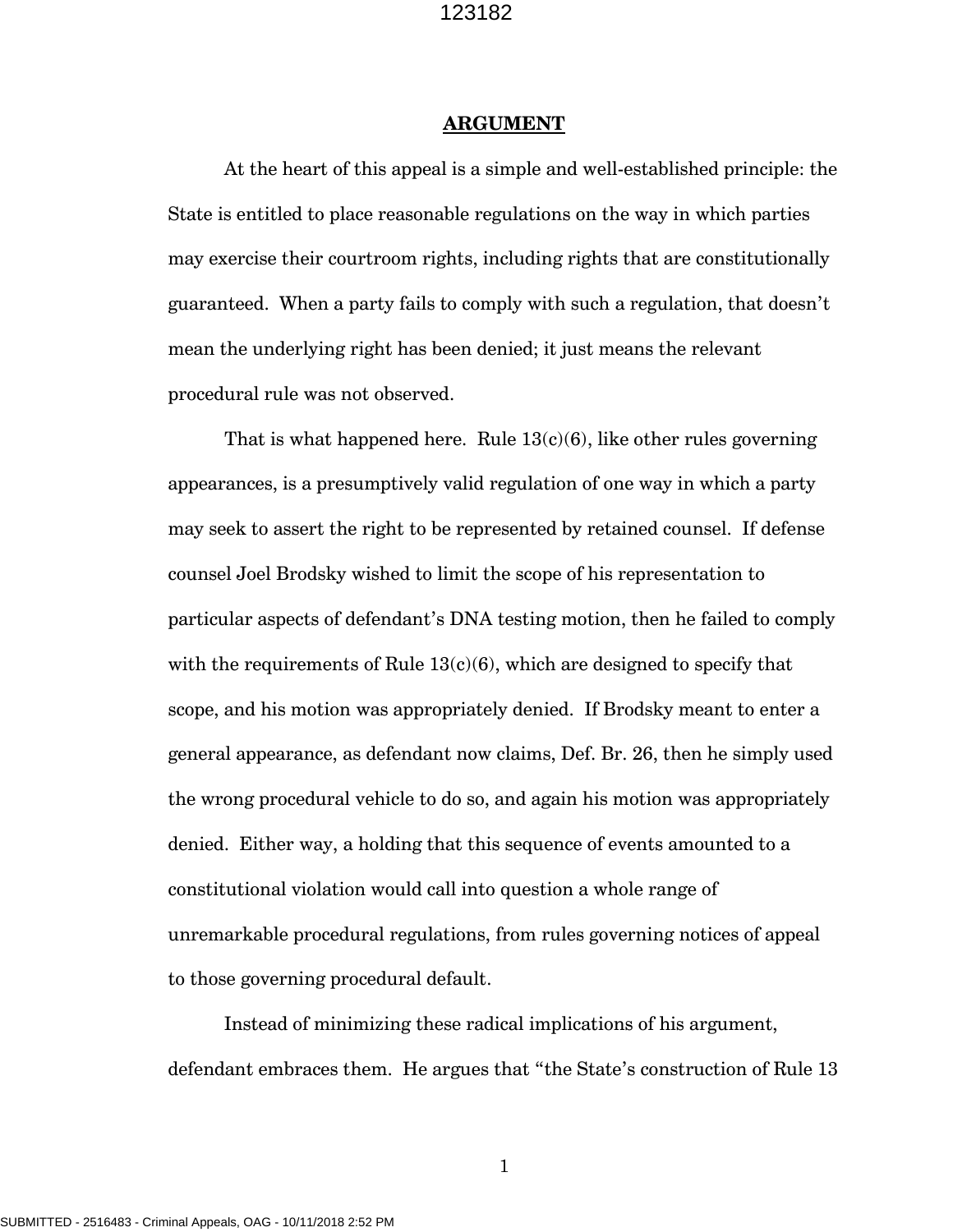would render its provisions unconstitutional by allowing the circuit court to deny a person his due process right to retain counsel simply because the attorney failed to comply with the rule's procedural requirements." Def. Br. 27. But there is nothing unconstitutional about the People's literal reading of Rule 13's plain terms. To the contrary, this Court has repeatedly recognized that when trial courts violate this Court's rules—let alone when they merely *enforce* those rules, as happened here—the parties' constitutional rights remain undisturbed.

The constitutional right that the appellate court held was violated here is the due process right to be represented by retained counsel under *Powell v. Alabama*, 287 U.S. 45 (1932), which holds that a state court may not "arbitrarily … refuse to hear a party by counsel employed by and appearing for him," *id*. at 69. There was no *Powell* violation here because the circuit court did not refuse to hear from counsel; rather, defendant never properly sought to exercise the right that *Powell* protects. And even if the circuit court could be thought to have refused to hear from counsel, that refusal was not "arbitrar[y]," *id*., because it was consistent with this Court's presumptively valid rules governing general and limited scope appearances.

Because defendant's constitutional right to retained counsel was not violated, any error committed by the trial court in its application of Rule  $13(c)(6)$  is subject to harmless error analysis. And, indeed, any such error was harmless, because defendant's section 116-3 motion for DNA testing had no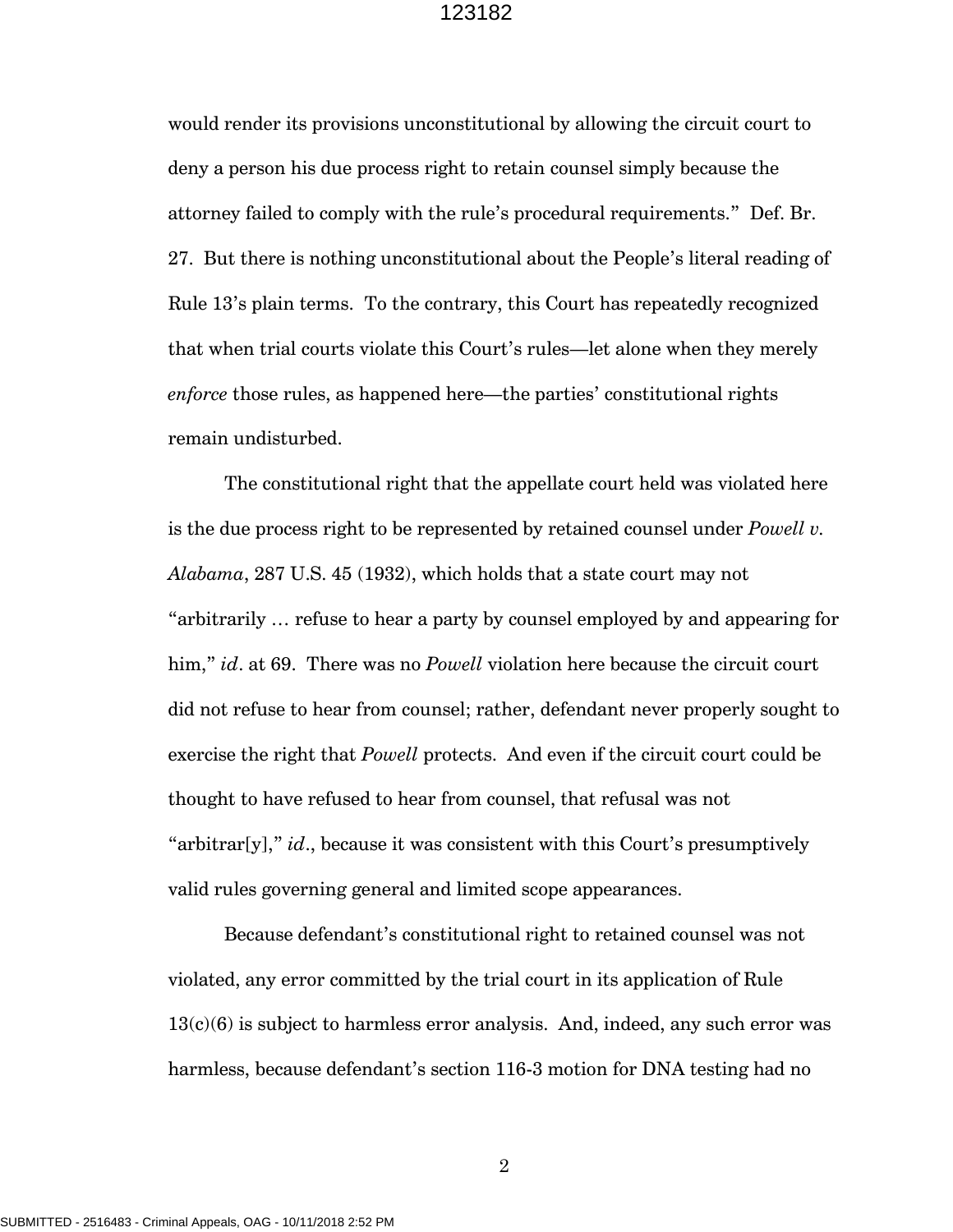merit. The appellate court's judgment should be reversed.

## **I. Defendant Was Not Deprived of His Due Process Right to Retained Counsel.**

As the People's opening brief explained, this Court often promulgates rules dictating the procedures by which constitutional rights may be exercised. Peo. Br. 24-26. When those rules are violated, it does not follow that the underlying constitutional right has been denied. *See*, *e.g.*, *People v. Thompson*, 238 Ill. 2d 598, 614-15 (2010) (rules governing voir dire); *People v. Glasper*, 234 Ill. 2d 173, 196-97 (2009) (same); *People v. Hickey*, 204 Ill. 2d 585, 628 (2001) (rules governing capital cases); *People v. Nordstrom*, 37 Ill. 2d 270, 273 (1967) (rules governing notices of appeal); *People v. Lobb*, 17 Ill. 2d 287, 302 (1959) (rules governing jury selection).

Rule  $13(c)(6)$  is a neutral, generally applicable regulation prescribed by this Court in the exercise of its "power to promulgate procedural rules to facilitate the judiciary in the discharge of its constitutional duties." *People v. Peterson*, 2017 IL 120331, ¶ 29 (quotation omitted). The purpose of a limited scope appearance is to specify, with the client's informed consent, the scope of an attorney's representation within a particular matter pursuant to Rule of Professional Conduct 1.2(c) so that the extent of the attorney's ethical obligations is clear to both attorney and client. *See* Rule of Professional Conduct 1.2, comment 7 ("Although an agreement for a limited representation does not exempt a lawyer from the duty to provide competent representation, the limitation is a factor to be considered when determining the legal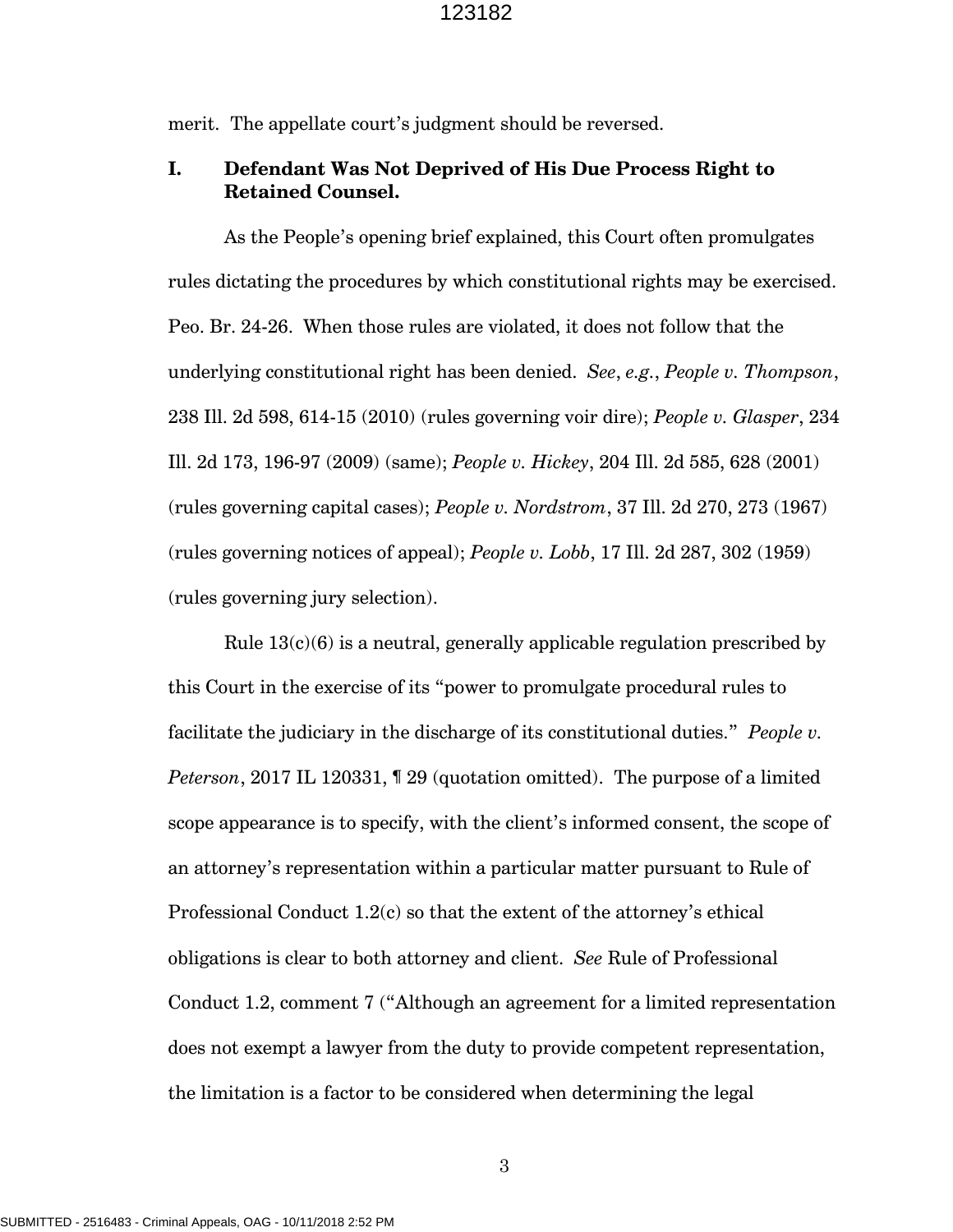knowledge, skill, thoroughness and preparation reasonably necessary for the representation.") In furtherance of this purpose, the rule requires the attorney, among other things, to enter into a written agreement with the client describing the limited scope of the representation, Ill. S. Ct. R.  $13(c)(6)$ , and to file a Notice of Limited Scope Appearance "identifying each aspect of the proceeding to which the limited scope appearance pertains," *id*.

This Court has made clear that a violation of this kind of reasonable, presumptively valid procedural rule establishes a constitutional violation only when the procedures established by the rule are "indispensable" to the enjoyment of a constitutional right. *See*, *e.g.*, *Thompson*, 238 Ill. 2d at 615. That test is not satisfied here, for three reasons. First, as mentioned, the circuit court did not *violate* Rule 13(c)(6) but merely *enforced* it by rejecting Brodsky's attempt to enter a limited scope appearance that met none of the rule's procedural requirements. R 1509-11.

Second, even if the trial court had violated Rule  $13(c)(6)$ , that rule is not indispensable to a party's ability to be represented by retained counsel because other avenues exist by which an attorney may be heard. Indeed, the circuit court here indicated its willingness to allow Brodsky to represent defendant through a general appearance in his postconviction action. R 1511. Moreover, a limited scope appearance under Rule  $13(c)(6)$  is not the only way an attorney may make an appearance that is restricted to one or more issues or proceedings within a case. As the Committee Comments explain, the rule "is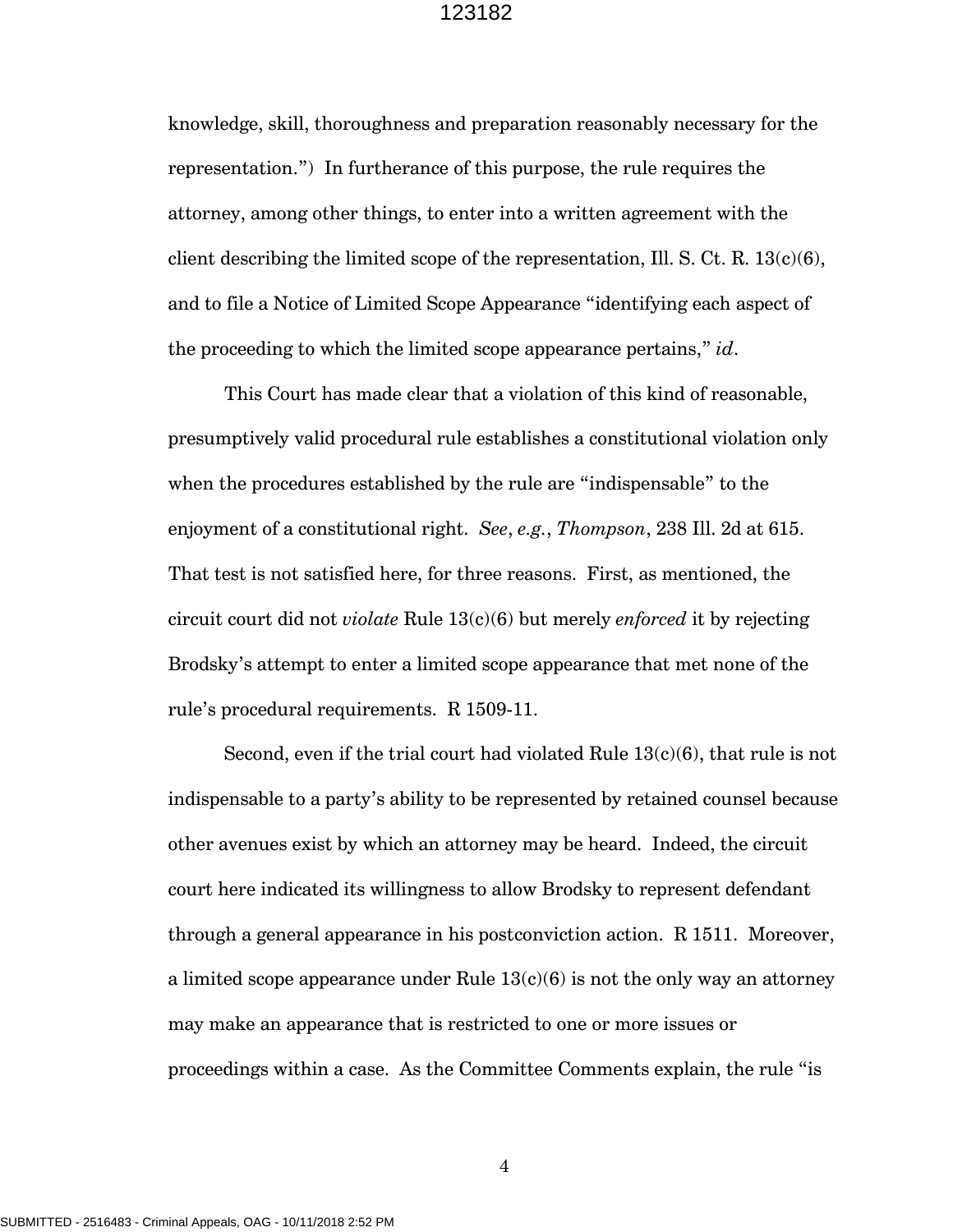not intended to regulate or impede appearances made pursuant to other types of limited engagements by attorneys, who may appear and withdraw as otherwise provided by Rule 13." Ill. S. Ct. R. 13, Comm. Comments.

Third, even if Rule  $13(c)(6)$  were the only way for an attorney who wishes to have limited responsibilities to appear in a case, there is no constitutional right to such a circumscribed appearance. To be sure, the parties agree that, under the federal Due Process Clause, a state court may not "arbitrarily … refuse to hear a party by counsel employed by and appearing for him." *Powell*, 287 U.S. at 69. For that reason, *Powell* may be implicated where counsel's attempt to properly enter a *general* appearance is arbitrarily denied. But defendant has cited no case, and the People have found none, in which a court has recognized a constitutional right to a *limited scope* appearance.

Lack of precedent aside, there was no *Powell* violation here. For one thing, far from "refus[ing] to hear a party by counsel," *id*., the circuit court expressed its willingness to hear from Brodsky by way of a general appearance in defendant's postconviction action. R 1511. And even if the circuit court's actions could be viewed as a refusal to hear from counsel, it did not act "arbitrarily," *id*., in denying Brodsky leave to enter a limited scope appearance that was either an improper procedural vehicle (if Brodsky really intended a general appearance) or satisfied none of the requirements of Rule  $13(c)(6)$  (if he intended a limited scope appearance). Defendant's argument to the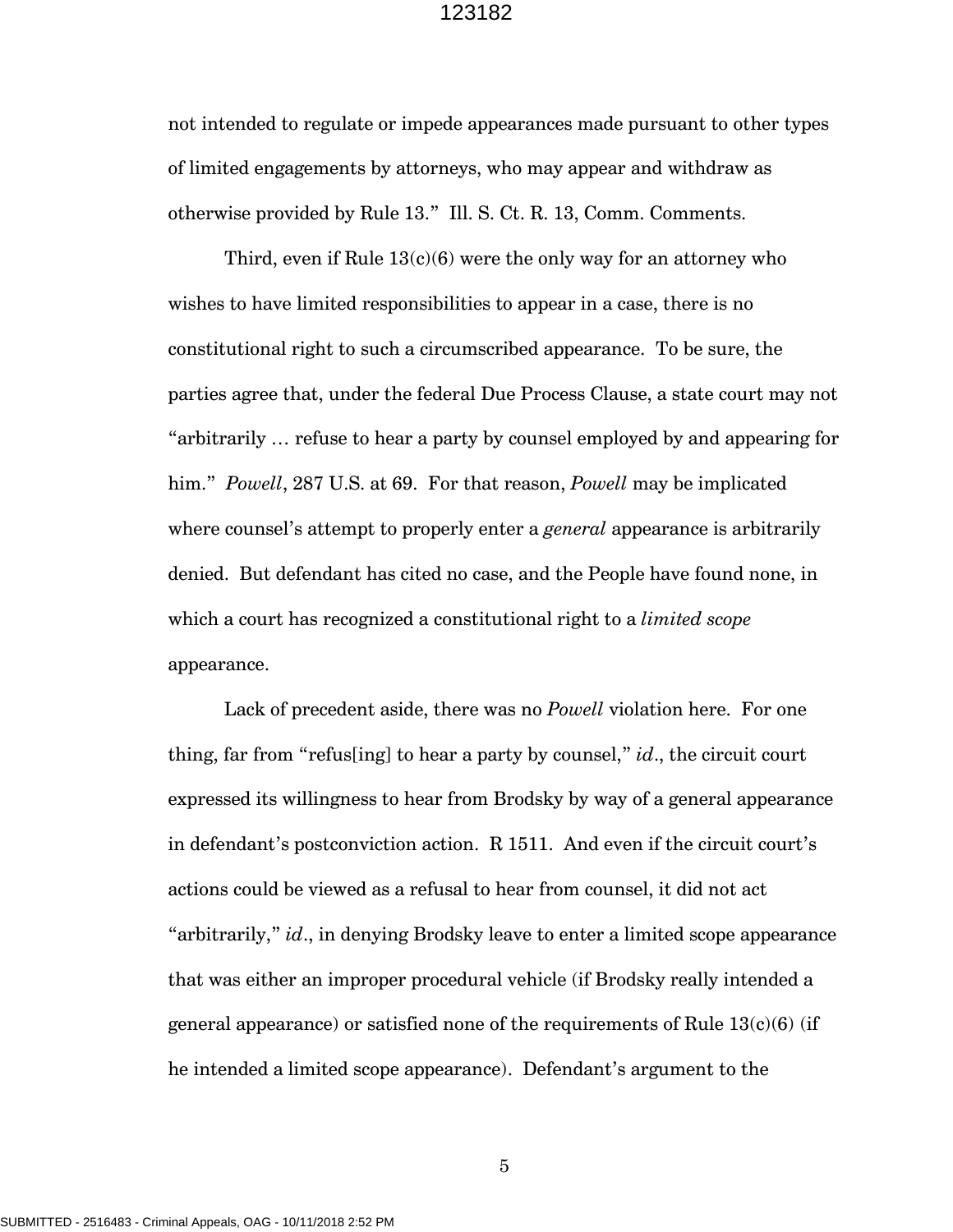contrary (Def. Br. 27-29) overlooks that the trial court expressly invited Brodsky to enter a general appearance in defendant's postconviction action, R 1511, and that Brodsky was free to enter a general appearance in the section 116-3 action without leave of court. *Powell* does not place the onus on the trial court to divine counsel's true intentions or to construe a motion as seeking something other than what it purports to seek.

Defendant now suggests that Brodsky "essentially attempted to enter a general appearance on Gawlak's DNA motion." Def. Br. 26. But if that was his intent, he could have easily done so by entering a general appearance in the section 116-3 action. Indeed, Brodsky appeared to be aware that a section 116- 3 action qualifies as a separate civil proceeding. *See* R 1507-08. Instead of filing a general appearance in that stand-alone action, however—an action he could have taken without seeking leave from the court—Brodsky sought leave to enter a limited scope appearance without specifying the aspects of the action in which he planned to provide representation or otherwise complying with Rule  $13(c)(6)$ . Hence, defendant now in effect concedes that his counsel sought to use an inappropriate procedural vehicle, a limited scope appearance, to achieve the end of entering a general appearance. The denial of that improper motion did not deprive defendant of the ability to be represented by counsel.

## **II. The Circuit Court's Judgment Should Be Affirmed Because the Record Reveals that Brodsky Failed to Comply with Rule 13(c)(6).**

Defendant contends that the People are foreclosed from asserting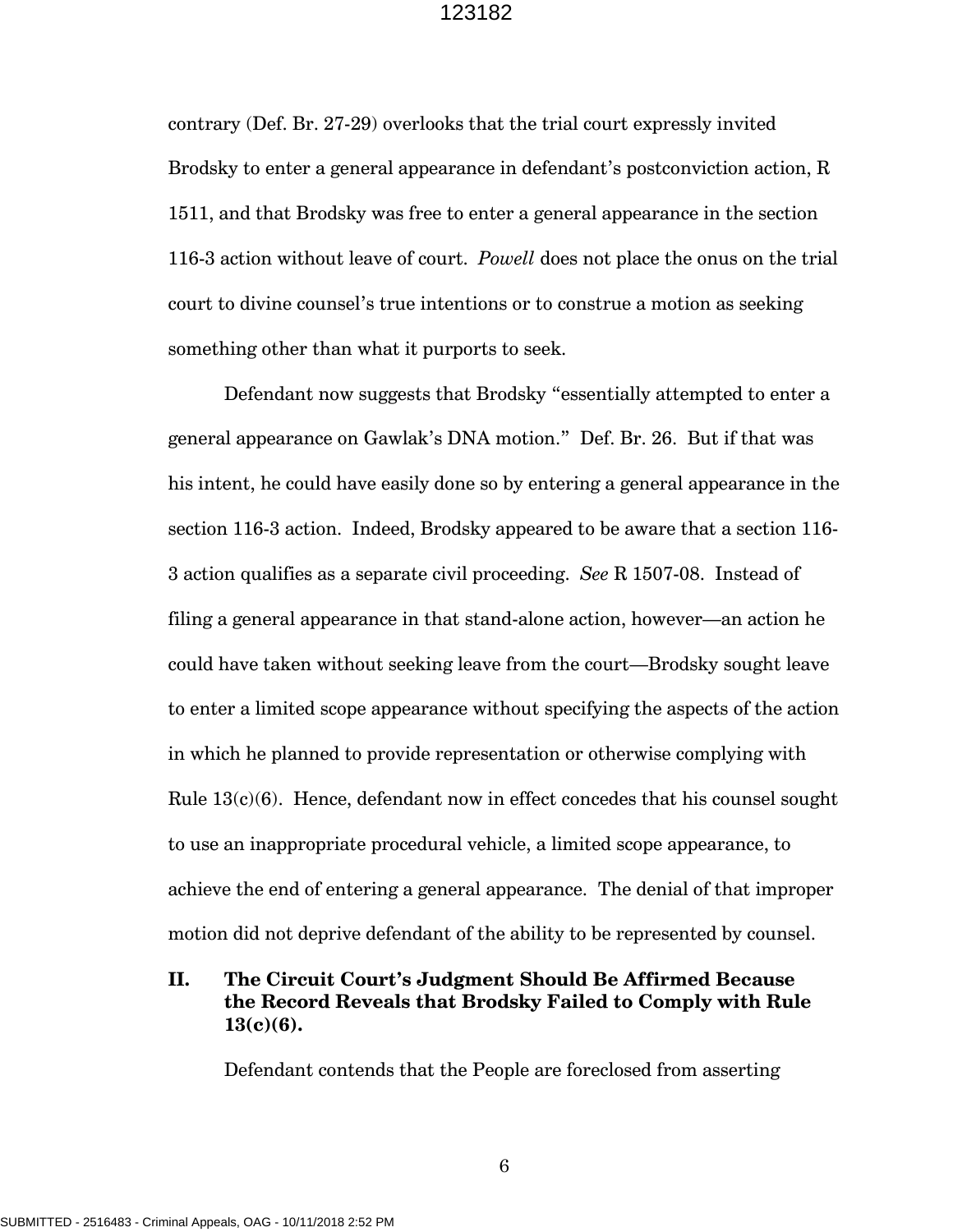Brodsky's failure to comply with Rule  $13(c)(6)$  as a ground for affirmance of the circuit court's judgment. That contention is meritless. As noted in the People's opening brief, Peo. Br. 18 n.3 & 22-23 n.5, "[w]here the trial court is reversed by the Appellate Court and the appellee in that court brings the case here for further review, he may raise any questions properly presented by the record to sustain the judgment of the trial court, even though those questions were not raised or argued in the Appellate Court." *In re R.L.S.*, 218 Ill. 2d 428, 437 (2006) (quotation omitted). The record plainly shows, and defendant does not seriously dispute, that Brodsky failed to comply with any of the requirements of Rule  $13(c)(6)$ . Specifically, he failed to (1) file a Notice of Limited Scope Appearance, (2) identify orally or in writing the aspects of the proceeding in which he planned to participate, (3) represent that he had entered into a written agreement with defendant to provide limited scope representation, or (4) attest to such an agreement. *See* Peo. Br. 21-22. And while defendant complains that "no evidence was presented about whether Brodsky complied with Rule  $13(c)(6)$ ," Def. Br. 20-21, that lack of evidence came about because Brodsky failed to satisfy his affirmative obligation to comply with the rule's requirements.

In addition, defendant asserts that the People forfeited the issue of Brodsky's compliance with Rule  $13(c)(6)$  by not raising it in their petition for leave to appeal (PLA). This assertion fails for two reasons. First, the PLA did raise the issue of Brodsky's noncompliance, noting that he "submitted neither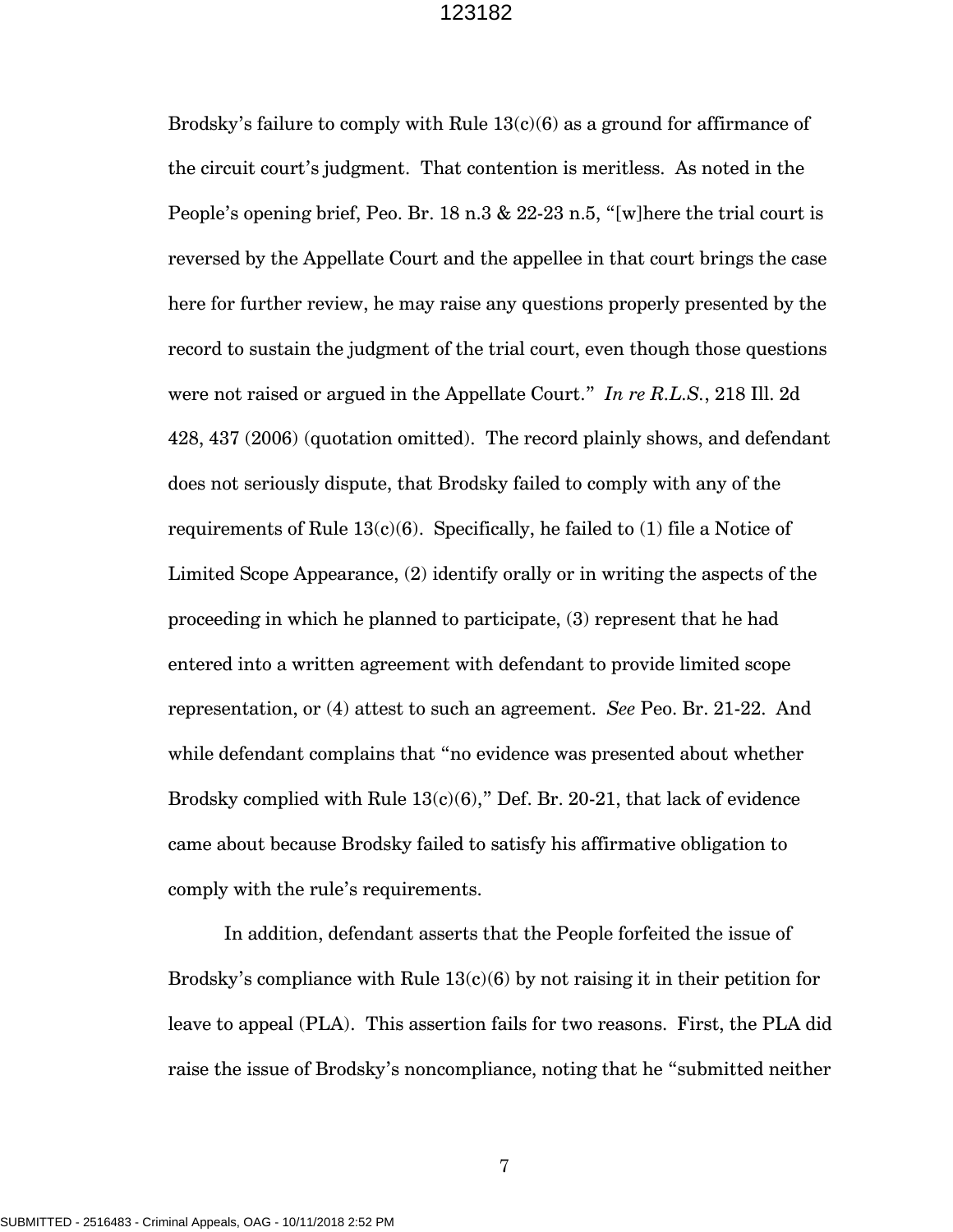an appearance on defendant's behalf, nor a written agreement as required by the Rule." PLA at 4. This Court and defendant were thus both on notice that counsel's noncompliance with the rule was at issue in this appeal. Second, even if the issue were deemed forfeited, this Court has made clear that "the failure to raise an issue in a petition for leave to appeal is not a jurisdictional bar to this court's ability to review a matter," *People v. McKown*, 236 Ill. 2d 278, 310 (2010), and that issues which are "inextricably intertwined" with matters properly before the Court may be reviewed, *id*. The petition's central argument—that the appellate court improperly held that defendant had a constitutional as opposed to a rule-based right to a limited scope appearance is closely intertwined with the contention that Brodsky's motion was properly denied on rule-based, rather than constitutional, grounds. Put another way, the argument that Brodsky's motion was appropriately denied for failure to comply with this Court's rules is subsumed within the argument in the PLA that defendant's *Powell* rights were not violated. *Cf. People v. Alcozer*, 241 Ill. 2d 248, 253-54 (2011) (reviewing question of statutory interpretation not specifically raised in PLA because issue was inextricably intertwined with constitutional issue raised there).

It is true that both the circuit court and the parties below misunderstood the nature of a motion for DNA testing under 725 ILCS 5/116-3. The circuit court seems to have treated the motion as part of defendant's action under the Post-Conviction Hearing Act, while the State contended that it was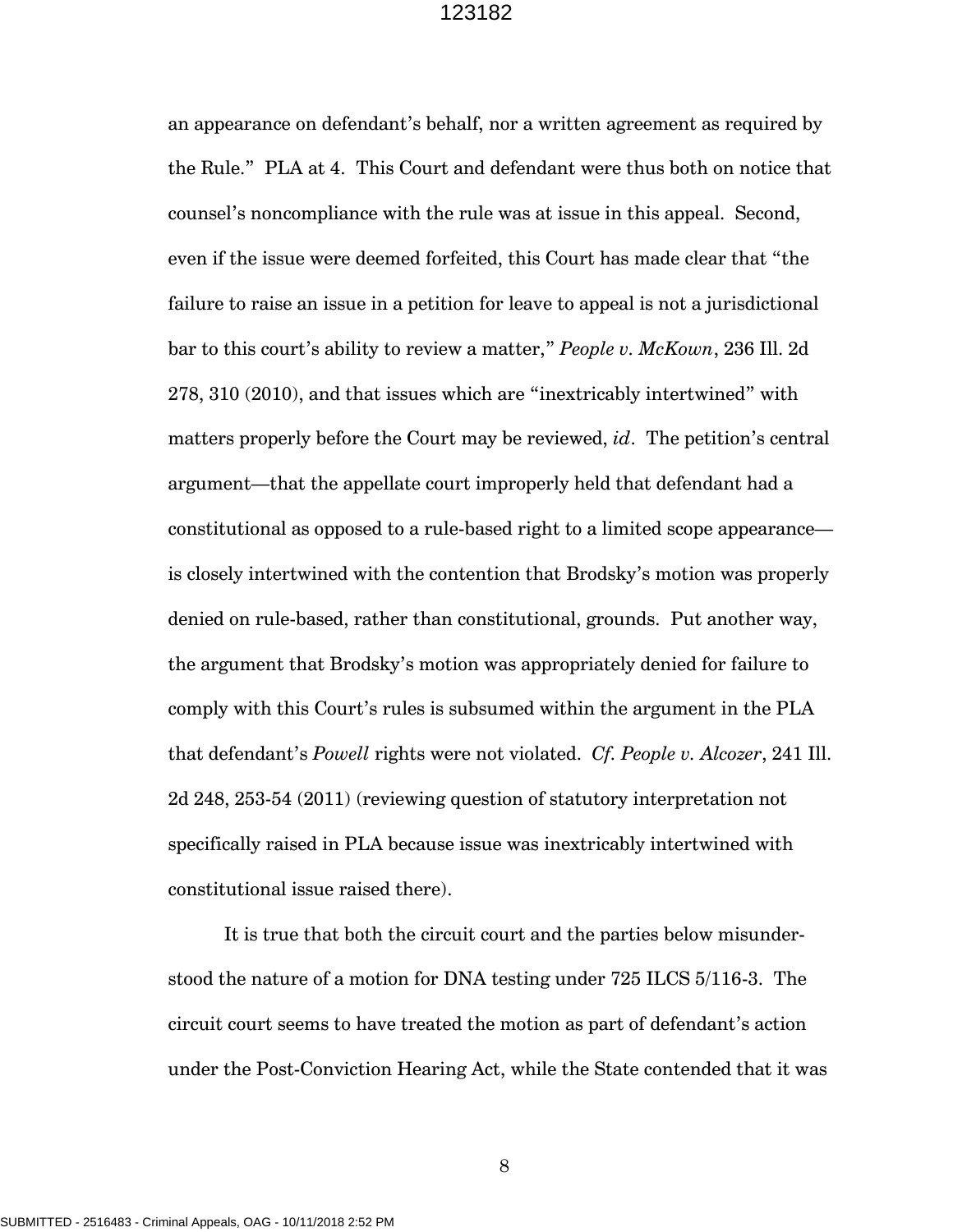part of defendant's criminal case. In fact, a section 116-3 motion is a separate civil proceeding. *See People v. Savory*, 197 Ill. 2d 203, 210 (2001) (motion for DNA testing under section 116-3 "seeks to initiate a separate proceeding, independent of any claim for post-conviction or other relief"); *see also Price v. Pierce*, 617 F.3d 947, 952–53 (7th Cir. 2010) (if court grants section 116–3 motion, defendant may choose to use ensuing DNA test results in separate postconviction petition claiming actual innocence). But despite this misunderstanding, Brodsky's motion for leave to enter a limited scope appearance was still properly denied, because the record reveals that he failed to comply with any of the requirements of Rule  $13(c)(6)$ .

Finally, Defendant argues that Rule  $13(c)(6)$  is directory rather than mandatory because it does not dictate any sanction for noncompliance. Def. Br. 24. But the mandatory/directory distinction applies only to procedural rules that regulate *government* action. *See*, *e.g.*, *People v. Delvillar*, 235 Ill. 2d 507, 516 (2009) (cited at Def. Br. 24) ("the mandatory/directory dichotomy simply denotes whether the failure to comply with a particular procedural step will or will not have the effect of invalidating *the governmental action to which the procedural requirement relates*") (emphasis added; citation omitted). For procedural rules like Rule  $13(c)(6)$  that apply to private parties, the relevant question is whether strict or substantial compliance is required. *See*, *e.g.*, *People v. Janes*, 158 Ill. 2d 27 (1994). And although "strict compliance with supreme court rules is generally required," *Vill. of Lake Villa v. Stokovich*, 211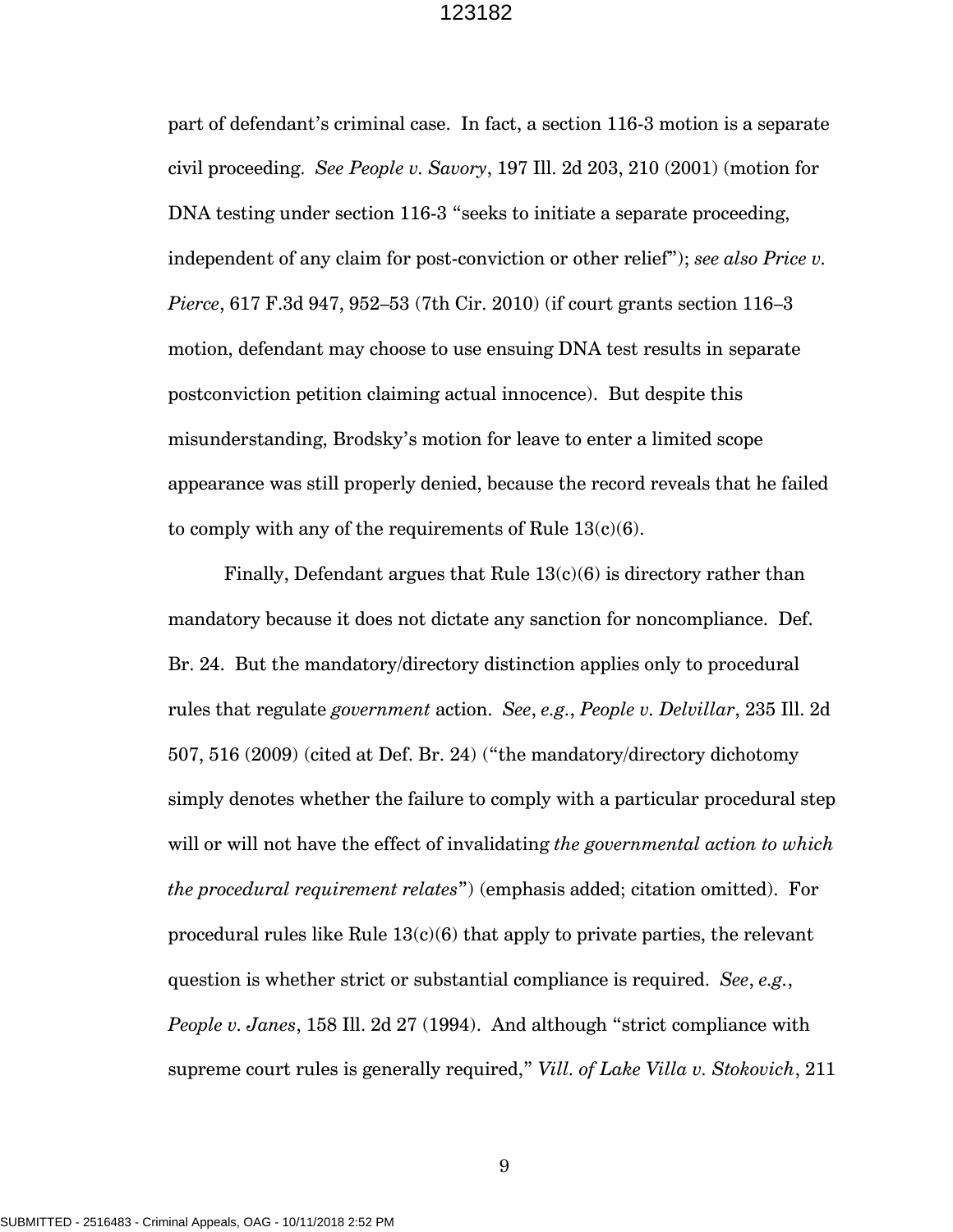Ill. 2d 106, 116 (2004), as the People noted in their opening brief, Brodsky did not comply with Rule 13(c)(6) *at all*. Peo. Br. 23. Under these circumstances, the circuit court acted well within its discretion when it denied his motion for leave to enter a limited scope appearance.

## **III. Any Error in Applying Rule 13(c)(6) Was Harmless Because Defendant's Section 116-3 Motion Had No Merit.**

As explained above, the trial court's denial of Brodsky's attempt to enter a limited scope appearance action was proper because Brodsky either used an improper procedural vehicle to enter a general appearance or failed to comply with the requirements of Rule  $13(c)(6)$ . And even if the trial court did commit error, that error did not arbitrarily prevent defendant from being represented by retained counsel, and therefore did not offend the principle of *Powell v. Alabama*.

Because there was no *Powell* violation, the appellate court should have reviewed the circuit court's judgment for harmless error. *See*, *e.g.*, *Glasper*, 234 Ill. 2d at 193-94 (explaining that violation of Supreme Court rules generally calls for harmless-error review). Here, any error in the circuit court's application of Rule  $13(c)(6)$  was harmless because defendant's section 116-3 motion for DNA testing had no merit. In particular, defendant cannot meet the statute's requirements (1) that "identity was an issue in the trial … that resulted in his  $\ldots$  conviction," 725 ILCS 5/116-3(b)(1), or (2) that DNA testing would have "the scientific potential to produce new, noncumulative evidence … materially relevant to the defendant's assertion of actual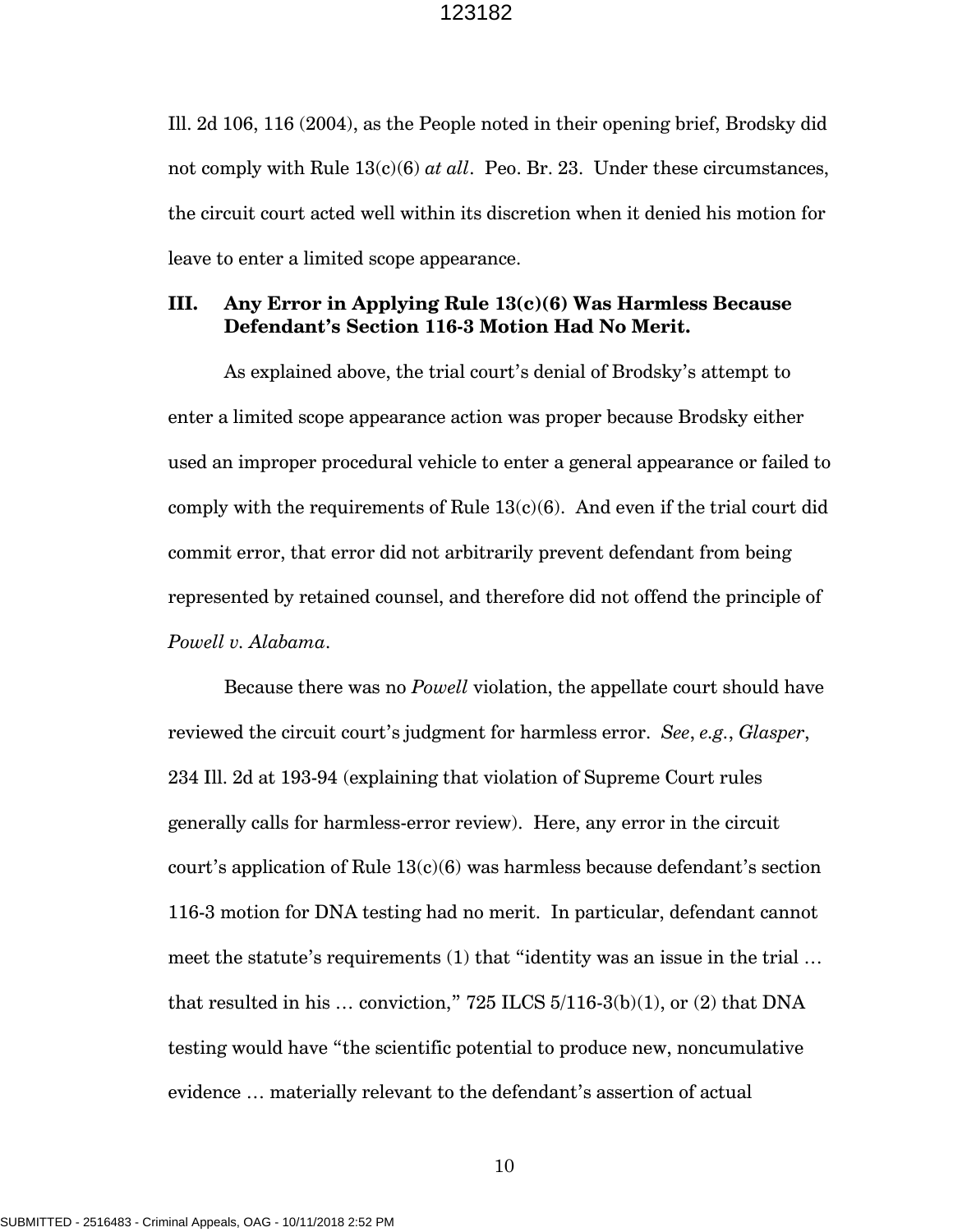innocence," 725 ILCS 5/116-3(c)(1).

Identity was not an issue at defendant's trial. On the contrary, there is no dispute that defendant was present at the scene of the charged sexual assault. Moreover, defendant admitted to rubbing his daughter's back and buttocks while she slept and to "kissing her for over 10 minutes" dressed in nothing but his underwear, R598-601; to acting "wrong by treating her like an 18 year old instead of a 10 year old," R599, 601; to kissing and hugging his daughter while not wearing any clothes, R 616-18, R681-82; and to engaging in behavior that was "improper" and treating his daughter "more like a wife or a girlfriend as opposed to a child," R616, 618. His only defense was that these actions did not amount to predatory criminal sexual assault or aggravated criminal sexual abuse. If such a defendant is entitled to DNA testing on an identity theory, then so is every defendant. That cannot be what the General Assembly intended when it limited the circumstances under which section 116- 3 testing would be available.

Defendant's argument that identity is at issue whenever a defendant denies committing the charged offense, Def. Br. 30, proves too much. If that were the law, then every defendant who contests liability and goes to trial would be entitled to DNA testing under section 116-3, rendering superfluous the statute's requirement that "identity was the issue in the trial." 725 ILCS  $5/116-3(a)(1)$ . That statutory language should be given its plain and ordinary meaning: a defendant is entitled to DNA testing under section 116-3 only if he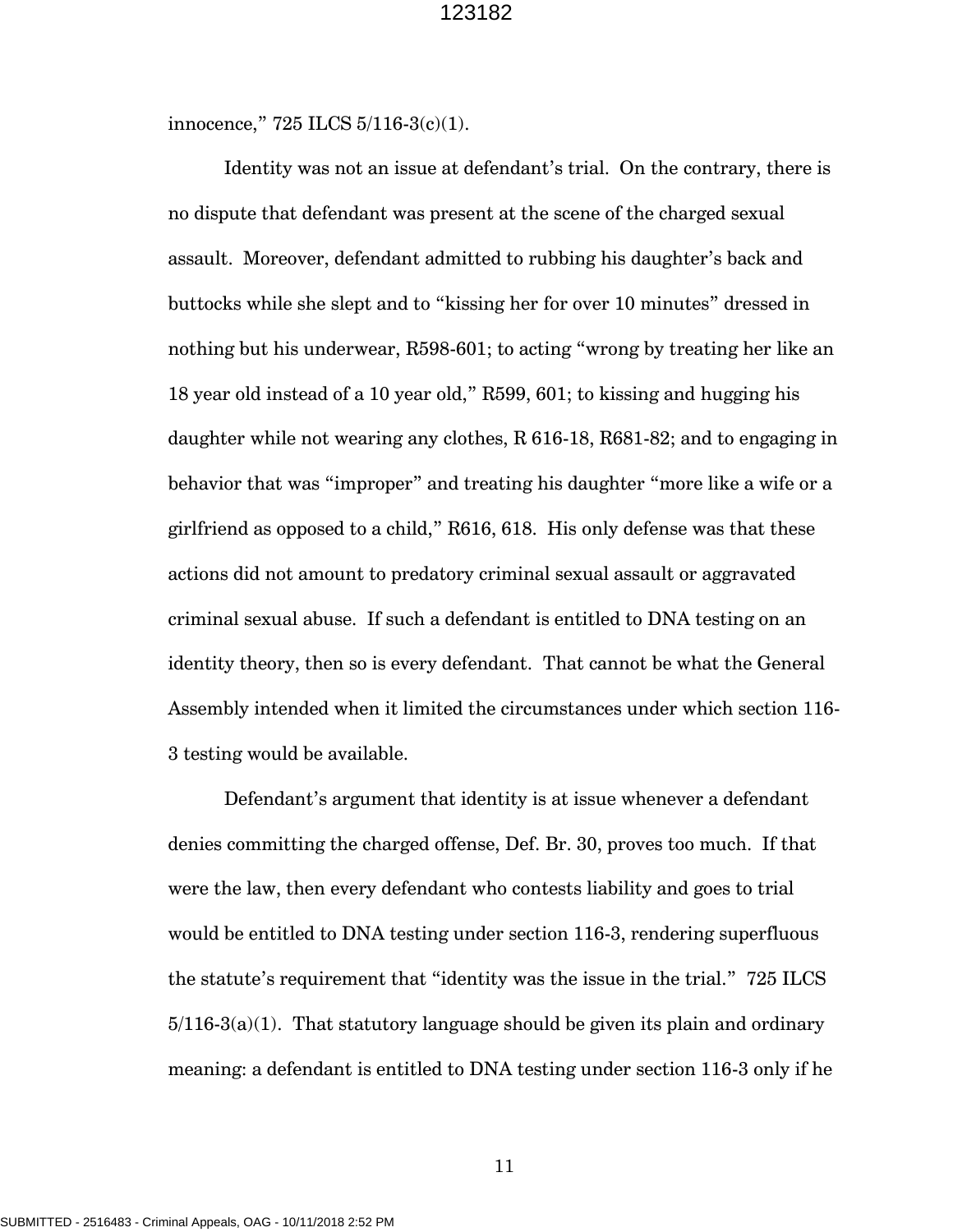proceeded to trial on the theory that someone else committed the offense. Indeed, the very case defendant relies on recognizes that "in the context of a section 116–3 motion, a defendant must make a *prima facie* showing that there was an issue at trial as to whether *the defendant or somebody else* committed the crime." *People v. Grant*, 2016 IL App (3d) 140211, ¶ 18 (emphasis added; internal quotation omitted). In *Grant*, the defendant was entitled to DNA testing because he testified that it was not he but the victim's brother who had committed the charged sexual assault. *Id*. at ¶¶ 20, 22. Similarly, in *People v. Johnson*, 205 Ill. 2d 381 (2002), the only direct evidence of guilt was the surviving victim's testimony, and the defendant never admitted to being at the crime scene. *Id*. at 391, 396. The same was true in *People v. Shum* (cited at Def. Br. 30), whose facts were described by this Court as "nearly identical to those of *Johnson*," 207 Ill. 2d at 66.

In addition, defendant cannot make the requisite showing that DNA testing here would have "the scientific potential to produce new, noncumulative evidence … materially relevant to the defendant's assertion of actual innocence,"  $725$  ILCS  $5/116-3(c)(1)$ . Still less would such testing tend to "significantly advance" an innocence claim, as this Court has required. *Savory*, 197 Ill. 2d at 213. This Court has held that whether evidence is materially relevant to an innocence claim "requires a consideration of the evidence introduced at trial, as well as an assessment of the evidence defendant is seeking to test." *Id*. at 214. Here, DNA evidence played no role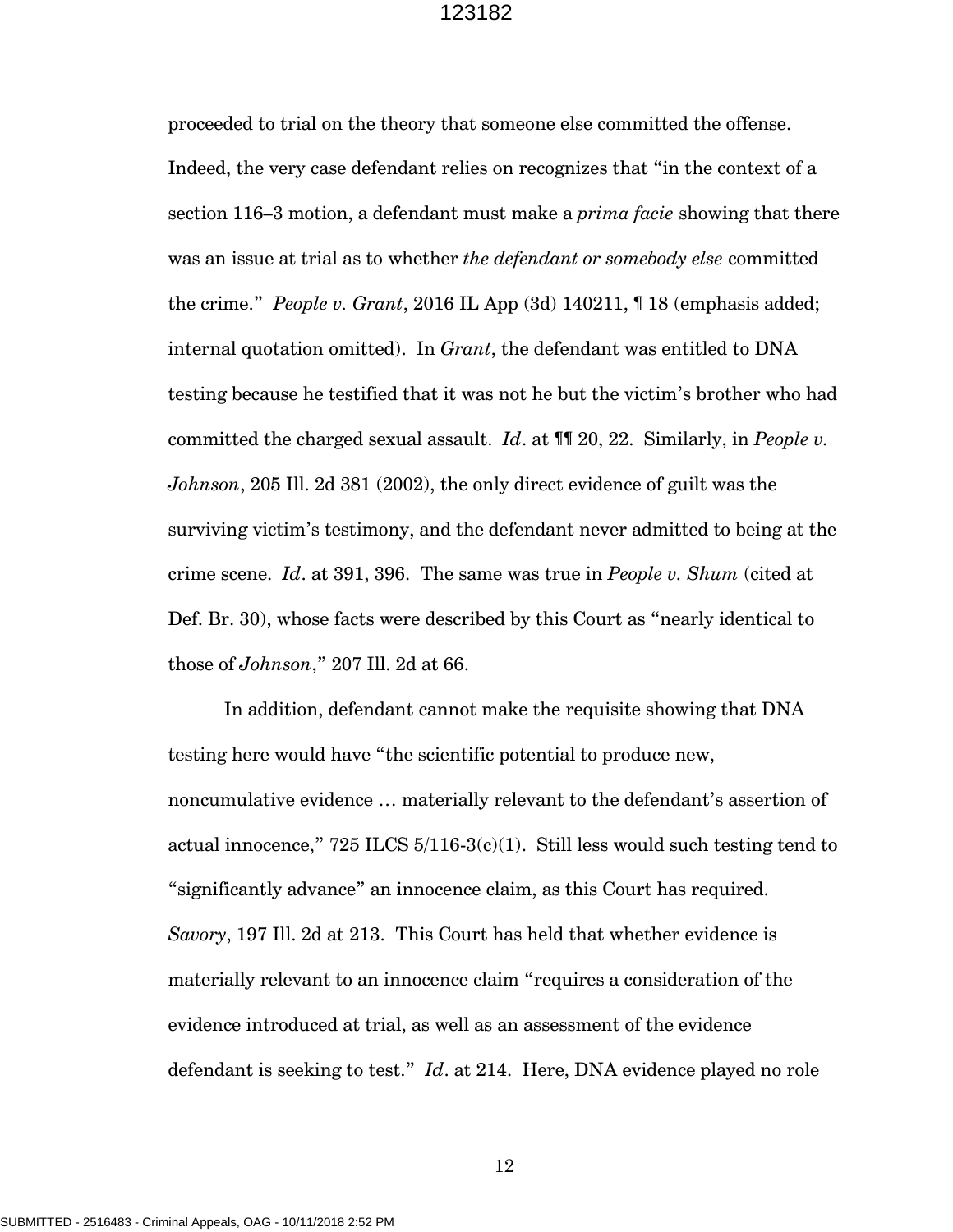at defendant's trial. Indeed, defendant's counsel emphasized the *absence* of DNA evidence in his closing statement. *See*, *e.g.*, R793-94 ("There is no semen. There is no saliva and there is no DNA.").

As a result, there is no DNA for defendant to test. Defendant argues that new "Y-STR" DNA testing could detect "touch DNA" (presumably skin cells or hair fibers) that might reveal who had handled or grabbed J.G.'s clothing. Def. Br. 31-32. But even if such testing could be performed, the resulting evidence would not "significantly advance" defendant's claim of actual innocence. *Savory*, 197 Ill. 2d at 213. Many people could have innocently touched or grabbed J.G.'s clothing in the period before that evidence was turned over to police. "Touch DNA" evidence would therefore have no bearing on whether defendant committed the sexual assault in question.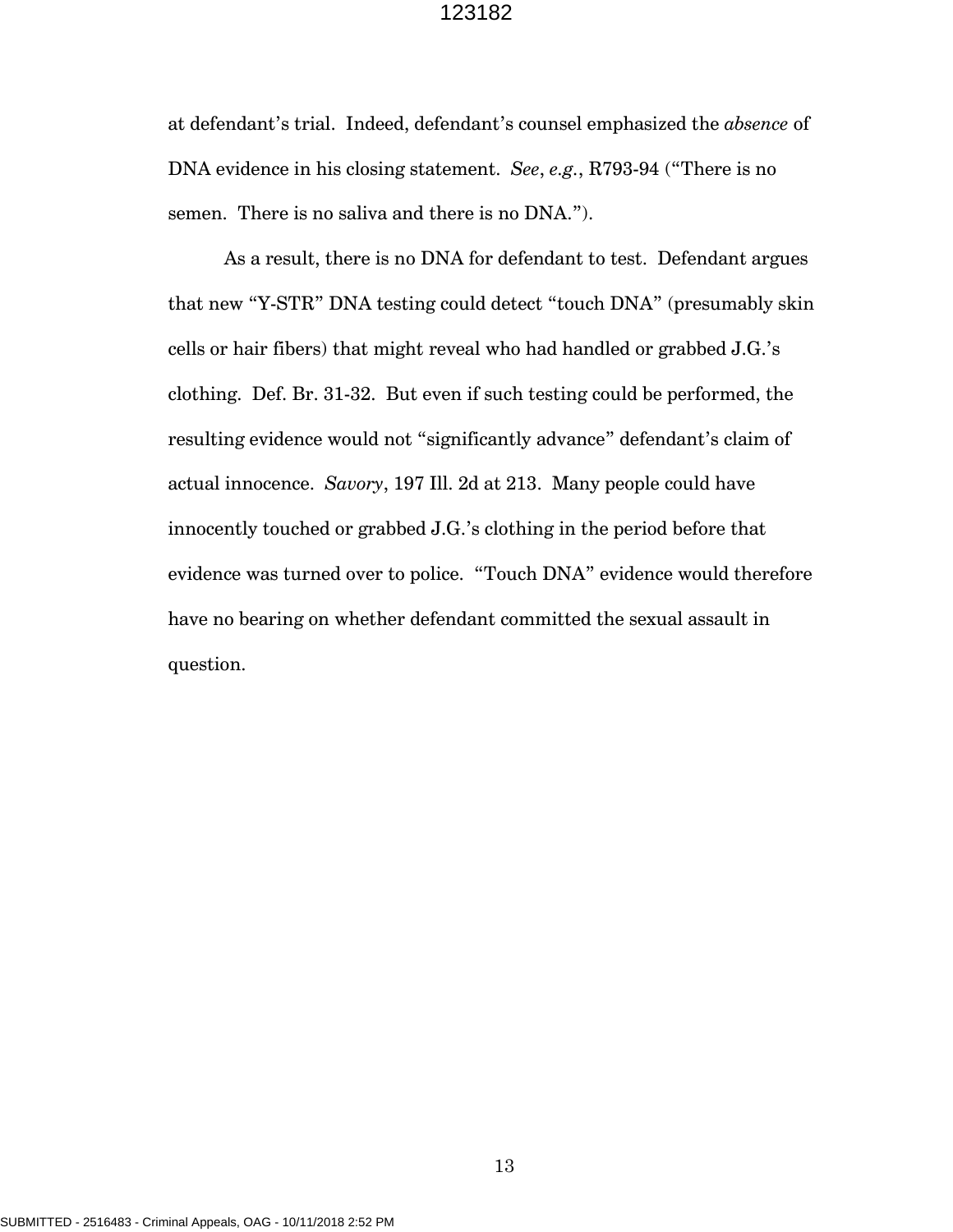### **CONCLUSION**

This Court should reverse the appellate court's judgment and affirm the circuit court's denial of leave to enter a Rule  $13(c)(6)$  limited scope appearance, as well as its denial of defendant's section 116-3 motion for DNA testing.

October 11, 2018

Respectfully submitted,

LISA MADIGAN Attorney General of Illinois

MICHAEL M. GLICK Criminal Appeals Division Chief

By: /s/ *David L. Franklin* DAVID L. FRANKLIN Solicitor General 100 West Randolph Street, 12th Floor Chicago, Illinois 60601 (312) 814-5376 eserve.criminalappeals@atg.state.il.us

> *Counsel for Plaintiff-Appellant People of the State of Illinois*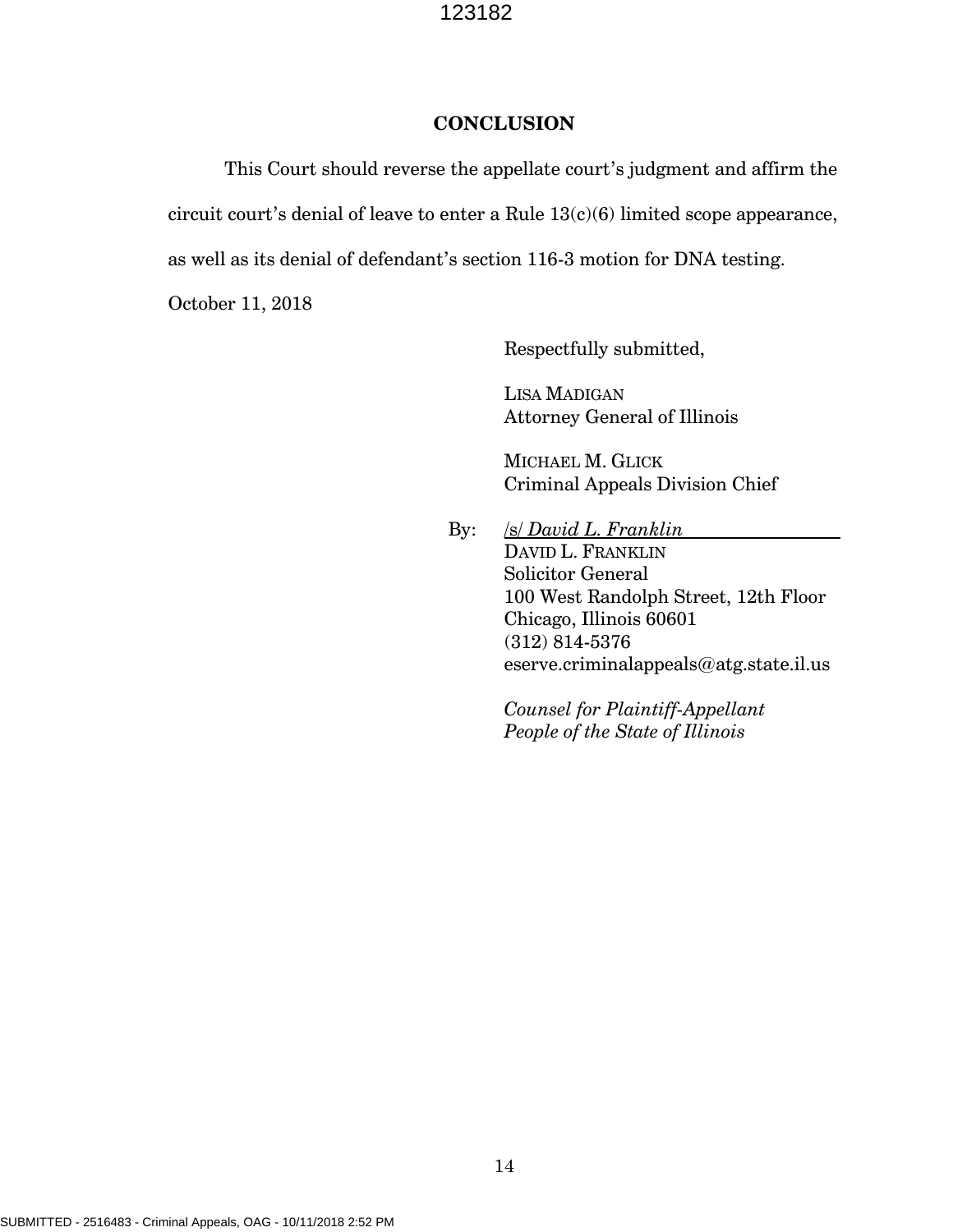## **CERTIFICATE OF COMPLIANCE**

 I certify that this brief conforms to the requirements of Rules 341(a) and (b). The length of this brief, excluding the pages containing the Rule 341(d) cover, the Rule 341(c) certificate of compliance, and the certificate of service, is 14 pages.

> /s/ *David L. Franklin* DAVID L. FRANKLIN